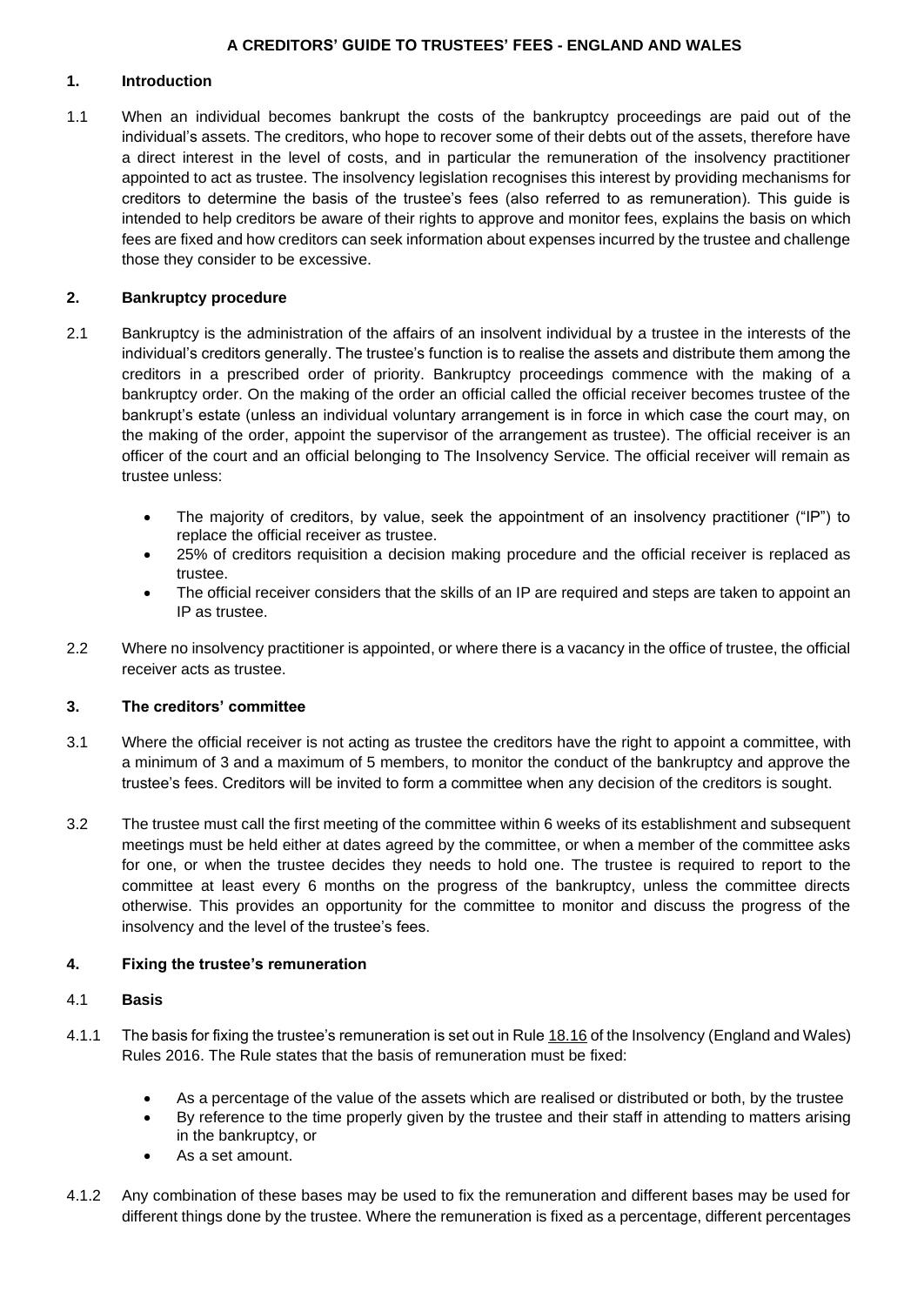may be used for different things done by the trustee.

- 4.1.3 Where remuneration is sought on more than one basis by the trustee, it should be clearly stated to which part of the trustee's activities each basis relates.
- 4.1.4 Payments to a trustee from a bankrupt's estate should be fair and reasonable reflections of the work necessarily and properly undertaken in respect of the trustee's appointment. These payments should not be approved by any party with whom the trustee has a professional or personal relationship which gives rise to a conflict of interest. Those responsible for approving payments from a bankrupt's estate to a trustee or their associates should be provided with sufficient information to enable them to make an informed judgement about the reasonableness of the trustee's requests.
- 4.1.5 Information provided by the trustee should be presented in a manner which is transparent, consistent throughout the life of the appointment and useful to creditors and other interested parties, whilst being proportionate to the circumstances of the appointment.

### 4.2 **Advance information where remuneration not based on time costs**

4.2.1 Prior to the determination of the basis of remuneration, the trustee must give the creditors details of the work the trustee proposes to undertake and the expenses they considers will be, or are likely to be, incurred.

### 4.3 **Fees estimates where remuneration to be based on time costs**

- 4.3.1 Where the trustee proposes to take remuneration based on time costs, they must first provide the creditors with detailed information in the form of a 'fees estimate'. A fees estimate is a written estimate that specifies:
	- Details of the work the trustee and their staff propose to undertake;
	- The hourly rate or rates the trustee and their staff propose to charge for each part of that work;
	- The time the trustee anticipates each part of that work will take;
	- Whether the trustee anticipates it will be necessary to seek approval or further approval under the Rules; and
	- The reasons it will be necessary to seek such approval.
- 4.3.2 When providing a fees estimate, the trustee should supply that information in sufficient time for creditors (including when acting through a committee) to be able to make an informed judgement about the reasonableness of the trustee's requests. Fees estimates should be based on all of the information available to the trustee at the time that the estimate is provided.
- 4.3.3 In addition, the trustee must give the creditors details of the expenses they consider will be, or are likely to be, incurred.

#### 4.4 **Who fixes the remuneration?**

- 4.4.1 It is for the committee (if there is one) to determine on which of these bases, or combination of bases, the remuneration is to be fixed. Where it is fixed as a set amount or a percentage, it is for the committee to determine the amount, percentage or percentages to be applied. Rule 18.16 says that in arriving at its decision the committee shall have regard to:
	- The complexity (or otherwise) of the case;
	- Any responsibility of an exceptional kind or degree which falls on the trustee in connection with the bankruptcy;
	- The effectiveness with which the trustee appears to be carrying out, or to have carried out, their duties;
	- The value and nature of the assets which the trustee has to deal.
- 4.4.2 If there is no committee, or the committee does not make the requisite determination, the trustee's remuneration may be fixed by a decision of the creditors. The creditors must take account of the same matters as apply in the case of the committee. If the remuneration is not fixed in any of these ways within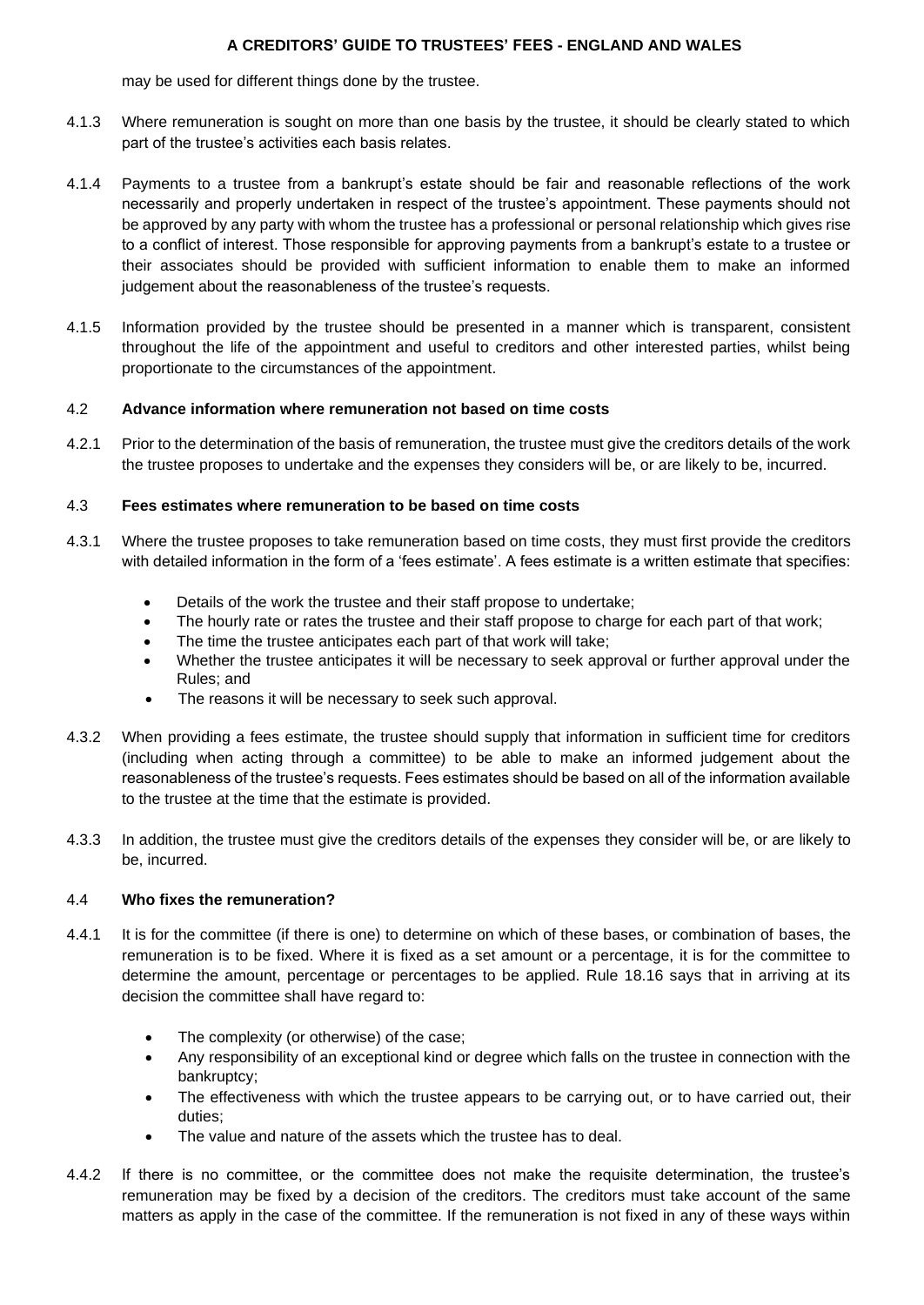18 months of the trustee's appointment, it will be fixed in accordance with a scale set out in [Schedule 11](https://www.legislation.gov.uk/uksi/2016/1024/schedule/11/made) to the Rules.

## **5. Review of remuneration**

5.1 Where there has been a material and substantial change in circumstances since the basis of the trustee's remuneration was fixed, the trustee may request that it be changed. The request must be made to the same body as initially approved the remuneration, and the same rules apply as to the original approval.

## **6. What information should be provided by the trustee?**

### 6.1 **General principles**

- 6.1.1 The trustee should provide those responsible for approving the fees with sufficient information to enable them to make an informed judgement about the reasonableness of the trustee's request. The information should be presented in a manner which is transparent, consistent throughout the life of the case and useful to creditors, while being proportionate to the circumstances of the case.
- 6.1.2 The trustee should provide an indication of the likely return to creditors when seeking approval for the basis of their remuneration.
- 6.1.3 The trustee should disclose:
	- a) all payments, arising from the insolvency appointment to the trustee or their associates;
	- b) the form and nature of any professional or personal relationships between the trustee and their associates.
- 6.1.4 The trustee should inform creditors of their rights under insolvency legislation and should advise them how they may access suitable information setting out their rights within the first communication with them and in each subsequent report.
- 6.1.5 Where the trustee sub-contracts work that could otherwise be carried out by the trustee or their staff, this should be drawn to the attention of creditors and other interested parties with an explanation of why it is being done, what is being done, and how much it will cost.

## 6.2 **Key issues**

- 6.2.1 The key issues of concern to those with a financial interest in the level of payments from the insolvency estate will commonly be:
	- The work the trustee anticipates will be done, and why that work is necessary;
	- The anticipated payment for that work;
	- Whether it is anticipated that the work will provide a financial benefit to creditors, and if so what anticipated benefit (or if the work provided no direct financial benefit, but was required by statute);
	- The work actually done and why that work was necessary;
	- The actual payment for the work, as against any estimate provided;
	- Whether the work has provided a financial benefit to creditors, and if so what benefit (or if the work provided no direct financial benefit but was required by statute).
- 6.2.2 When providing information about payments from the bankrupt's estate, the trustee should do so in a way which clearly explains the key issues. Narrative explanations should be provided to support any numerical information supplied. Such an approach allows creditors and other interested parties to better recognise the nature of a trustee's role and the work they intend to undertake, or have undertaken, in accordance with the key issues.
- 6.2.3 When approval for a set fee or a percentage basis is sought, the trustee should explain why the basis requested is expected to produce a fair and reasonable reflection of the work that the trustee anticipates will be undertaken. Where a set amount or a percentage basis is being used, an explanation should be provided of the direct costs included. The trustee should not seek to separately recover sums already included in a set amount or percentage basis fee and should be transparent in presenting any information.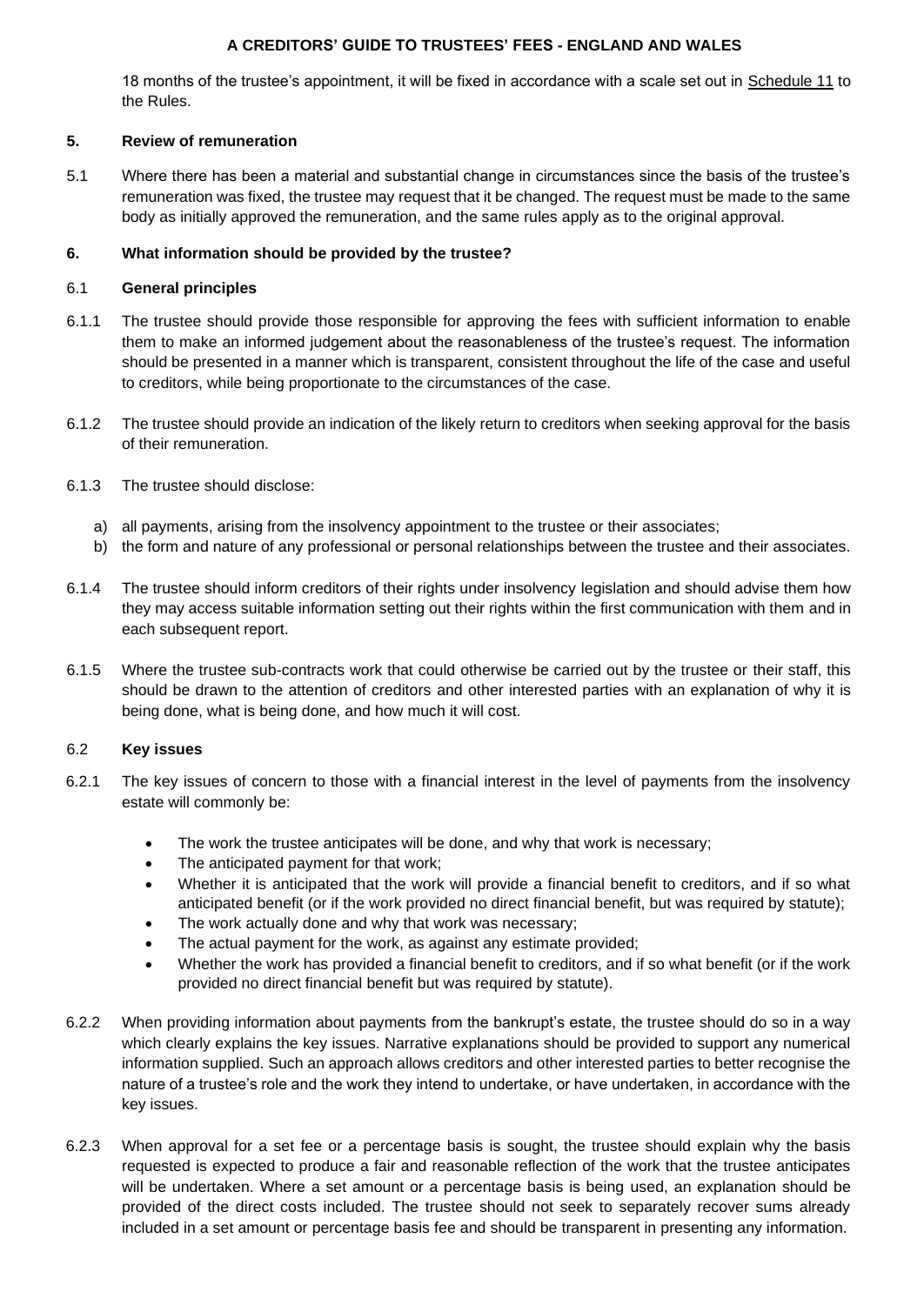## 6.3 **Fee estimates**

- 6.3.1 When providing a fee estimate of time to be spent, creditors and other interested parties may find a blended rate (or rates) and total hours anticipated to be spent on each part of the anticipated work more easily understandable and comparable than detail covering each grade or person working on the appointment. The estimate should also clearly describe what activities are anticipated to be conducted in respect of the estimated fee.
- 6.3.2 The information provided in the fees estimate may not be presented on the basis of alternative scenarios or provide a range of estimated charges. However for other payments that the trustee anticipates will be, or are likely to be, made, it is acceptable to provide a range or repeat a range quoted by a third party, for example legal costs in litigation in any expense estimates.

### 6.4 **Expenses**

- 6.4.1 Expenses are any payments from the bankrupt's estate which are neither a trustee's remuneration nor a distribution to a creditor or a member. Expenses also include disbursements. Disbursements are payments which are first met by the trustee, and then reimbursed to the trustee from the bankrupt's estate.
- 6.4.2 Expenses are divided into those that do not need approval before they are charged to the bankrupt's estate (category 1) and those that do (category 2).
	- Category 1 expenses: These are payments to persons providing the service to which the expense relates who are not an associate of the trustee. Category 1 expenses can be paid without prior approval.
	- Category 2 expenses: These are payments to associates or which have an element of shared costs. Before being paid, category 2 expenses require approval in the same manner as a trustee's remuneration. Category 2 expenses require approval whether paid directly from the estate or as a disbursement.
- 6.4.3 When seeking approval of category 2 expenses, the trustee should explain, for each category of cost, the basis on which the expense is being charged to the bankrupt's estate. If the trustee has obtained approval for the basis of Category 2 disbursements, that basis may continue to be used in a sequential appointment where further approval of the basis of remuneration is not required, or where the trustee is replaced.
- 6.4.4 Any shared or allocated payments incurred by the trustee or their firm are to be treated as category 2 expenses and approval sought before payment.
- 6.4.5 The following are not permissible as either remuneration or an expense:
	- an expense or any other charge calculated as a percentage of remuneration;
	- an administration fee or charge additional to the trustee's remuneration;
	- the recovery of any overheads other than those absorbed in the charge out rates.

### 6.5 **Realisations for secured creditors**

Where the trustee realises an asset on behalf of a secured creditor and receives remuneration out of the proceeds, they should disclose the amount of that remuneration to the committee (if there is one) and in any reports he sends to creditors.

## **7. Exceeding the amount set out in the fees estimate**

- 7.1 Remuneration cannot be drawn in excess of the fees estimate without approval by the body which fixed the original basis of the remuneration. The request for approval must specify:
	- The reason why the trustee has exceeded, or is likely to exceed, the fees estimate;
	- The additional work the trustee has undertaken or proposes to undertake;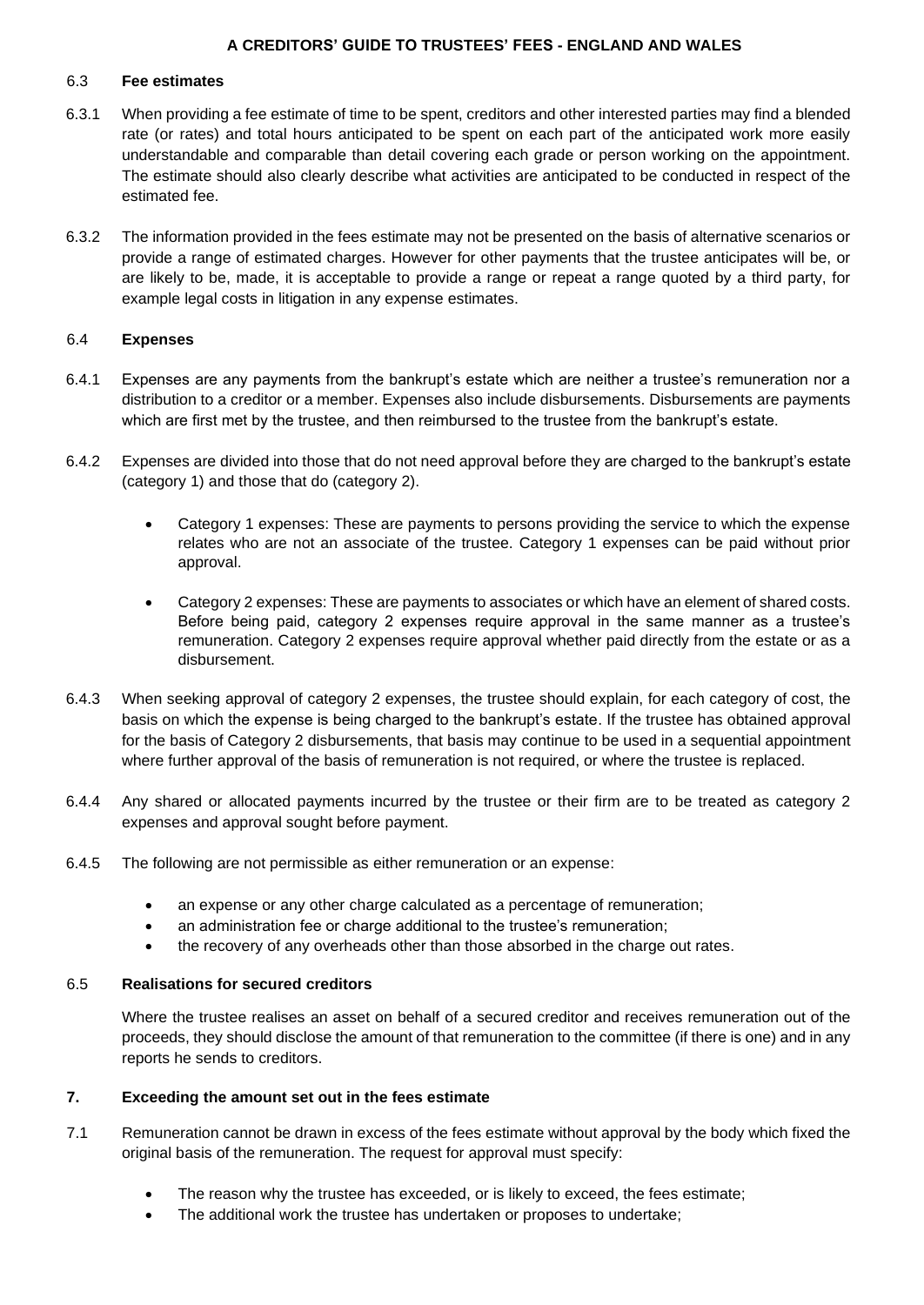- The hourly rate or rates the trustee proposes to charge for each part of that additional work;
- The time that additional work has taken or the trustee anticipates that work will take;
- Whether the trustee anticipates that it will be necessary to seek further approval; and
- The reasons it will be necessary to seek further approval.

# **8. Progress reports and requests for further information**

- 8.1 The trustee is required to send annual progress reports to creditors. In addition to the items described above and especially those in paragraph 6.2.1 the reports must include:
	- Details of the basis fixed for the remuneration of the trustee (or if not fixed at the date of the report, the steps taken during the period of the report to fix it);
	- If the basis has been fixed, the remuneration charged during the period of the report, irrespective of whether it was actually paid during that period (except where it is fixed as a set amount, in which case it may be shown as that amount without any apportionment for the period of the report);
	- If the report is the first to be made after the basis has been fixed, the remuneration charged during the periods covered by the previous reports, together with a description of the work done during those periods, irrespective of whether payment was actually made during the period of the report;
	- If fees have been fixed on a time costs basis, the actual hours and average rate (or rates) of the costs charged for each part of the work;
	- A statement of the expenses incurred by the trustee during the period of the report, irrespective of whether payment was actually made during that period;
	- Where appropriate, a statement
		- That the remuneration anticipated to be charged is likely to exceed the fees estimate or any approval given for remuneration exceeding the estimate;
		- That expenses incurred or anticipated to be incurred are likely to exceed, or have exceeded, the details given to the creditors prior to the determination of the basis of remuneration; and
		- The reason for that excess.
	- A statement of the creditors' rights to request further information, as explained in paragraph 8.2, and their right to challenge the trustee's remuneration and expenses.
- 8.2 Within 21 days of receipt of a progress report, a creditor may request the trustee to provide further information about the remuneration and expenses set out in the report. A request must be in writing and may be made either by a secured creditor, or by an unsecured creditor with the concurrence of at least 5% in value of unsecured creditors (including themselves) or the permission of the court.
- 8.3 The trustee must provide the requested information within 14 days, unless he consider that:
	- The time and cost involved in preparing the information would be excessive, or
	- Disclosure would be prejudicial to the conduct of the bankruptcy or might be expected to lead to violence against any person, or
	- The trustee is subject to an obligation of confidentiality in relation to the information requested,

in which case he must give the reasons for not providing the information.

8.4 Any creditor may apply to the court within 21 days of the trustee's refusal to provide the requested information, or the expiry of the 14 days' time limit for the provision of the information.

# **9. Provision of information – additional requirements**

- 9.1 The trustee must provide certain information about time spent on the case, free of charge, upon request by the bankrupt or any creditor. The information which must be provided is:
	- The total number of hours spent on the case by the trustee or staff assigned to the case;
	- For each grade of staff, the average hourly rate at which they are charged out;
	- The number of hours spent by each grade of staff in the relevant period.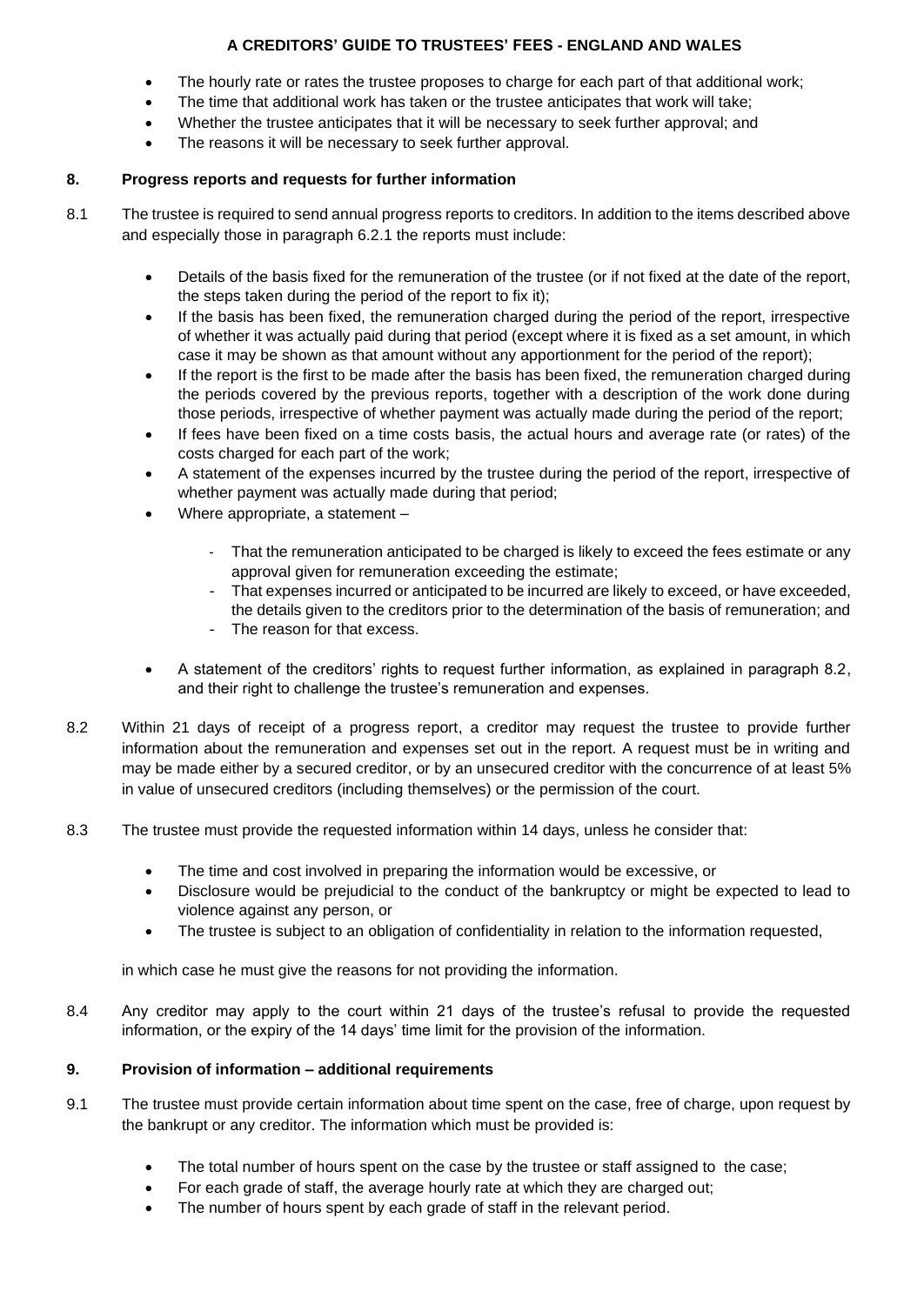- 9.2 The period for which the information must be provided is the period from appointment to the end of the most recent period of six months reckoned from the date of the trustee's appointment, or where they have vacated office, the date that they vacated office.
- 9.3 The information must be provided within 28 days of receipt of the request by the trustee, and requests must be made within two years from vacation of office.
- 9.4 Requests for additional information about payments should be viewed upon their individual merits and treated by the trustee in a fair and reasonable way. The provision of additional information should be proportionate to the circumstances of the appointment.

## **10. What if a creditor or the bankrupt is dissatisfied?**

- 10.1 Except in cases where there is a committee it is the creditors as a body who have authority to approve the trustee's fees.
- 10.2 If a creditor believes that the trustee's fees are excessive, the basis is inappropriate, or the expenses incurred by the trustee are in all the circumstances excessive, the creditor may, provided certain conditions are met, apply to the court.
- 10.3 Application may be made to the court by any secured creditor, or by any unsecured creditor provided at least 10 per cent in value of unsecured creditors (including themselves) agree, or they have the permission of the court. Any such application must be made within 8 weeks of the applicant receiving the trustee's progress or final report in which the charging of the remuneration or incurring of the expenses in question is first reported (see paragraph 8.1 above). If the court does not dismiss the application (which it may if it considers that insufficient cause is shown) the applicant must give the trustee a copy of the application and supporting evidence at least 14 days before the hearing.
- 10.4 If the court considers the application well founded, it may order that the remuneration be reduced, the basis be changed, or the expenses be disallowed or repaid. Unless the court orders otherwise, the costs must be paid by the applicant and not out of the bankrupt's assets.
- 10.5 The bankrupt also has the right to challenge the trustee's remuneration or expenses with the permission of the court.

## **11. What if the trustee is dissatisfied?**

11.1 If the trustee considers that the remuneration fixed by the committee is insufficient or that the basis used to fix it is inappropriate, the trustee may request that the amount or rate be increased, or the basis changed, by decision of the creditors. If the trustee considers that the remuneration fixed by the committee or the creditors or in accordance with the statutory scale is insufficient or that the basis used to fix it is inappropriate, they may apply to the court for the amount or rate to be increased or the basis changed. If the trustee decides to apply to the court, they must give at least 14 days' notice to the members of the committee and the committee may nominate one or more of its members to appear or be represented at the court hearing. If there is no committee, the trustee's notice of application must be sent to such of the creditors as the court may direct, and they may nominate one or more of their number to appear or be represented. The court may order the costs to be paid out of the assets.

## **12. Other matters relating to remuneration**

- 12.1 Where the trustee realises assets on behalf of a secured creditor, the trustee is entitled to be remunerated out of the proceeds of sale in accordance with a scale set out in the Rules. Usually, however, the trustee will agree the basis of their fee for dealing with charged assets with the secured creditor concerned.
- 12.2 Where joint trustees are appointed it is for them to agree between themselves how the remuneration payable should be apportioned. Any dispute between them may be referred to the court, the committee or the creditors.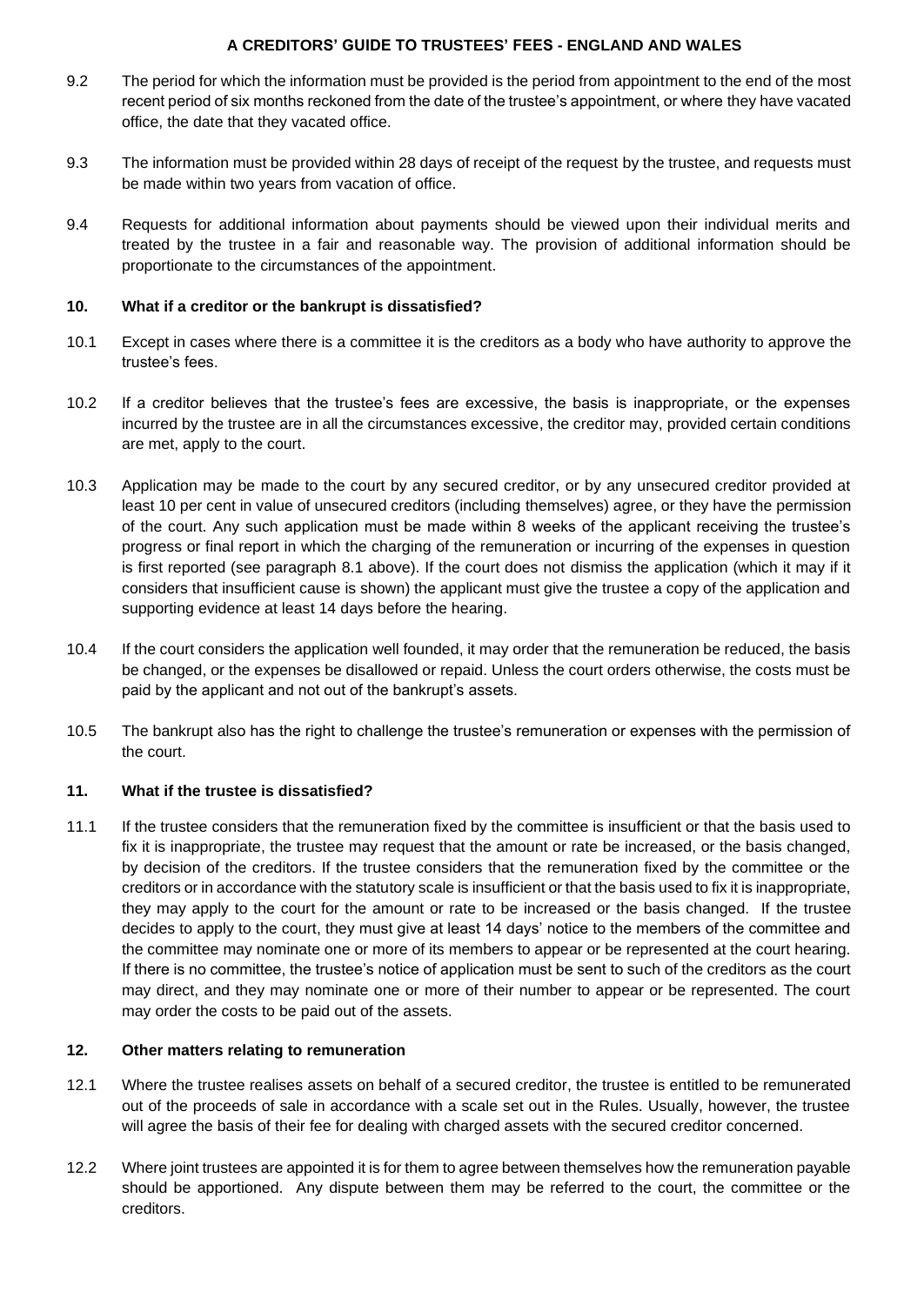- 12.3 If a new trustee is appointed in place of another, any determination, decision or court order which was in effect immediately before the replacement continues to have effect in relation to the remuneration of the new trustee until a further determination, decision or court order is made.
- 12.4 Where the basis of the remuneration is a set amount, and the trustee ceases to act before the time has elapsed or the work has been completed for which the amount was set, application may be made for a determination of the amount that should be paid to the outgoing trustee. The application must be made to the same body as approved the remuneration. Where the outgoing trustee and the incoming trustee are from the same firm, they will usually agree the apportionment between them.
- 12.5 There may also be occasions when creditors will agree to make funds available themselves to pay for the trustee to carry out tasks which cannot be paid for out of the assets, either because they are deficient or because it is uncertain whether the work undertaken will result in any benefit to creditors. Arrangements of this kind are sometimes made to fund litigation or investigations into the bankrupt's affairs. Any arrangements of this nature will be a matter for agreement between the trustee and the creditors concerned and will not be subject to the statutory rules relating to remuneration.
- 12.6 Where realisations are sufficient for creditors to be paid in full with interest, the creditors will not have the principal financial interest in the level of payments from the estate. Once this has been established by the trustee, they should provide the beneficiaries of the anticipated surplus, on request, with information in accordance with the principles and standards set out above.

## **13. Effective date**

- 13.1 This guide applies where an insolvency practitioner is appointed as trustee in bankruptcy on or after 1 October 2015, or where information is provided by the trustee about fees, expenses or other payments on or after 6 April 2017.
- 13.2 *Please note that insolvency practitioners were subject to different regulatory requirements prior to 1 April 2021. Therefore, information provided by insolvency practitioner prior to that date may vary slightly to the information required as set out in this guide.*

# **14. Maxwell Davies Limited's Statement of Policy on Fees**

- 14.1 Unless otherwise fixed in accordance with the Insolvency Act 1986, an office holder's fees are charged by reference to the time properly given by the office holder and her staff in attending to matters arising in the case.
- 14.2 In addition to staff directly employed by Maxwell Davies Limited, the office holder may instruct the following to carry out work on the case:

| Entity ("Sub-contractors")                       | <b>Work Undertaken</b> |
|--------------------------------------------------|------------------------|
| <b>Insolutions Business Advisory PVT Limited</b> | See below*             |
| Consultant                                       | Investigation work     |

- 14.3 \* Insolutions Business Advisory PVT Limited is an associated/ connected company operating in India in which the office holder holds a financial interest. The company has been set up to provide administrative support to the office holder. Staff work on all aspects of case administration under the supervision of the office holder.
- 14.4 The Sub-contractors are engaged as a more cost-effective measure, to enable the work to be undertaken by people with the most appropriate level of expertise, and it avoids the considerable costs that would result if Maxwell Davies Limited were otherwise to directly employ specialists and sufficient staff resources to carry out the work. Junior grades of staff are used where appropriately compatible with the efficient conduct of the matter in order to ensure that costs are kept to a minimum.
- 14.5 All time spent by the Sub-contractors on the case under the office holder's instructions shall be charged at the rates listed below (subject to any future changes), which are also applicable to the office holder and staff